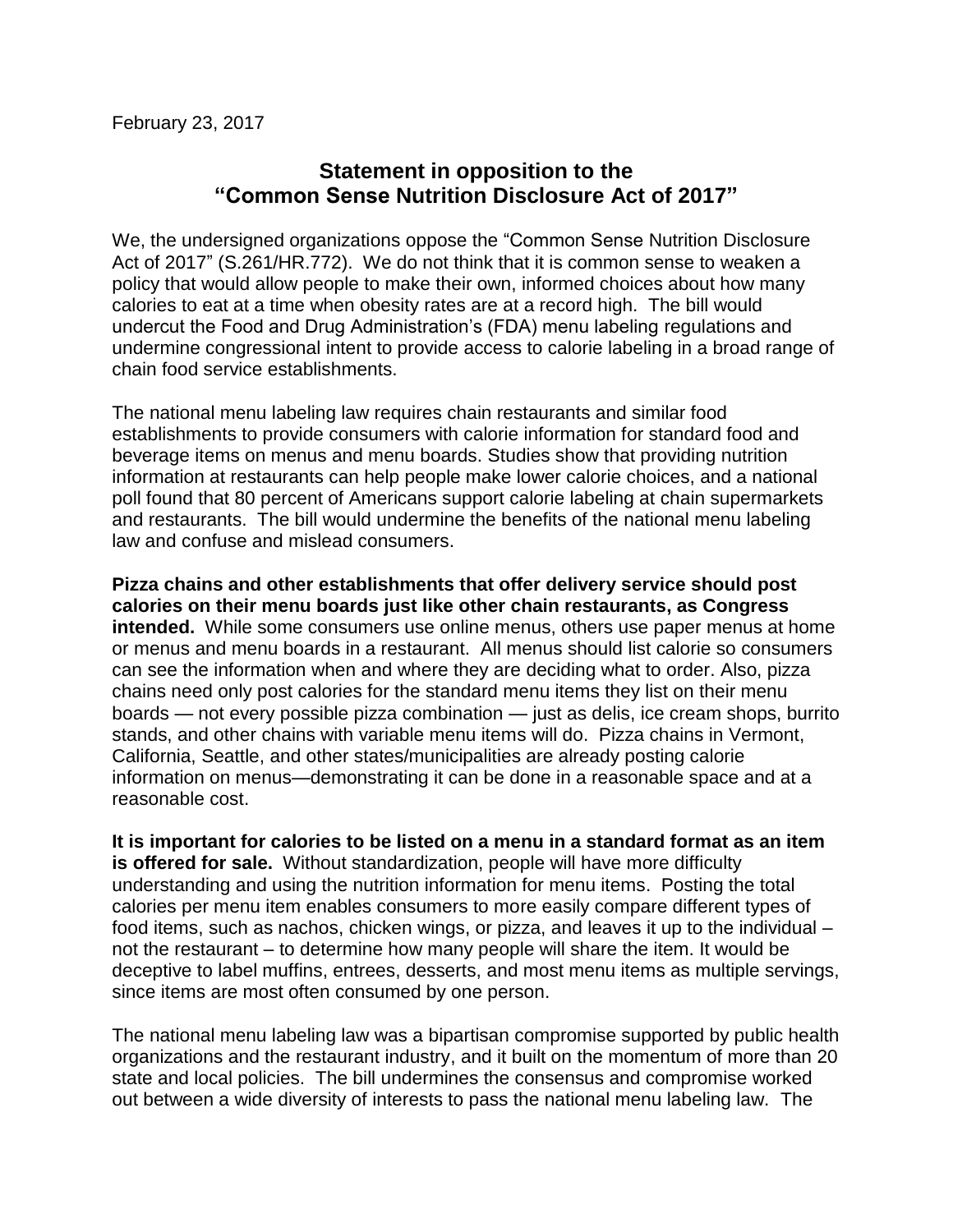bill would weaken an important tool intended to help Americans make informed food choices at a time when obesity and other nutrition-related health problems are at crisis levels, adding significant fiscal and public health burdens on the American public, businesses, and federal, state, and local budgets.

## **We ask you to support consumer choice and American's health and join us in opposing the Common Sense Nutrition Disclosure Act of 2017 (S.261/HR.772).**

| <b>Academy of Nutrition and Dietetics</b>                         | <b>Berkeley Media Studies Group</b>                                                                                        |
|-------------------------------------------------------------------|----------------------------------------------------------------------------------------------------------------------------|
| <b>Advocates for Better Children's Diets</b>                      | <b>Boston Public Health Commission</b>                                                                                     |
| American Academy of Sports Dietitians<br>and Nutritionists        | California Center for Public Health<br>Advocacy                                                                            |
| American Association for Health<br>Education                      | Campaign for a Commercial-Free<br>Childhood                                                                                |
| American Cancer Society Cancer Action<br><b>Network</b>           | <b>Cancer Prevention and Treatment Fund</b>                                                                                |
| <b>American Council on Exercise</b>                               | Center for Behavioral Epidemiology and<br>Community Health (CA)                                                            |
| <b>American Diabetes Association</b>                              | Center for Communications, Health & the<br>Environment                                                                     |
| <b>American Heart Association</b>                                 | Center for Science in the Public Interest                                                                                  |
| American Institute for Cancer Research                            | <b>ChangeLab Solutions</b><br><b>Childhood Obesity Prevention Coalition</b><br>(WA)                                        |
| <b>American Nurses Association</b>                                |                                                                                                                            |
| <b>American Public Health Association</b>                         |                                                                                                                            |
| <b>American School Health Association</b>                         | Consortium to Lower Obesity in Chicago<br>Children, a program of Ann and Robert H.<br>Lurie Children's Hospital of Chicago |
| American Society of Bariatric Physicians                          |                                                                                                                            |
| Arizona in ACTION                                                 | <b>Consumers Union</b>                                                                                                     |
| Association of State and Territorial Health<br>Officials          | Corporate Accountability International                                                                                     |
| <b>Association of State Public Health</b><br><b>Nutritionists</b> | City University of New York (CUNY)<br>School of Public Health at Hunter College,<br>Program in Nutrition                   |
| <b>B.</b> Komplete                                                | Day One (CA)                                                                                                               |

B. Komplete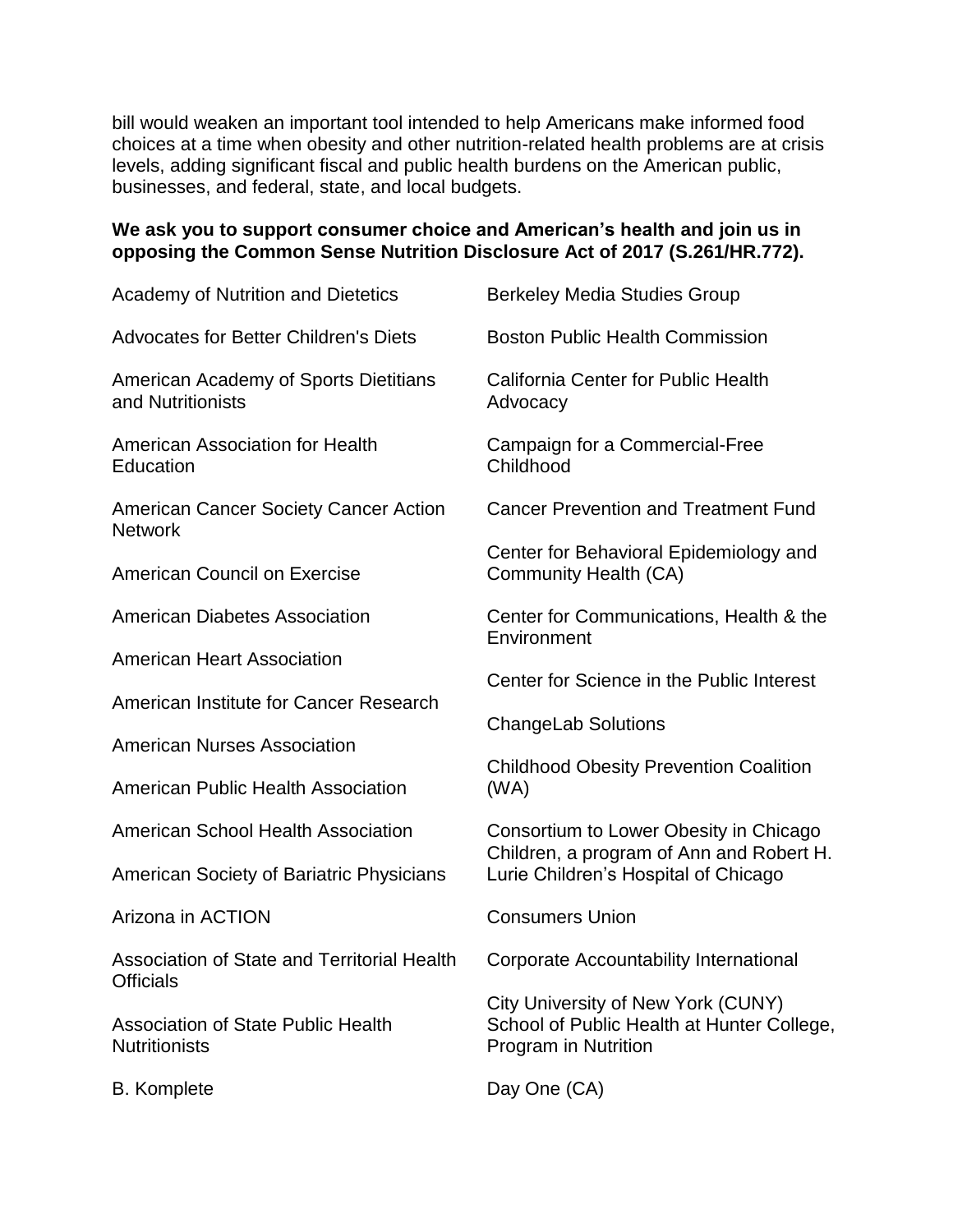Defeat Diabetes Foundation

D'fine Sculpting & Nutrition LLC Directors of Health Promotion and Education

Earth Day Network

Eat Drink Politics

Eat Smart, Move More South Carolina

Ehrens Consulting (ND)

Energy Up!

Food Policy Action

Food Sleuth, LLC

Illinois Public Health Institute

Integrated Medical Weight Loss (RI)

Iowa Public Health Association

Jump IN for Healthy Kids (IN)

Laurie M. Tisch Center for Food, Education & Policy, Teachers College, Columbia University

LiveWell Colorado

Louisiana Public Health Institute

MomsRising.org

National Action Against Obesity

National Association of County and City Health Officials

National Congress of Black Women

National Consumers League

National Physicians Alliance

National WIC Association

Nemours Children's Health System

New York City Department of Health and Mental Hygiene

New York State Department of Health

Nutrition First (WA)

Ohio Public Health Association

Oral Health America

Oregon Public Health Institute

Parents Educators & Advocates Connection for Healthy School Food (CA)

Piedmont Dialysis Center (NC)

Project Bread- The Walk for Hunger

Public Health Advocacy Institute

Public Health Institute

Real Food For Kids

Real Food For Kids – Montgomery (MD)

Recipe for Success Foundation

School Based Health Alliance of Arkansas

Shape Up America!

Society for Nutrition Education and Behavior

SuperKids Nutrition

Trust for America's Health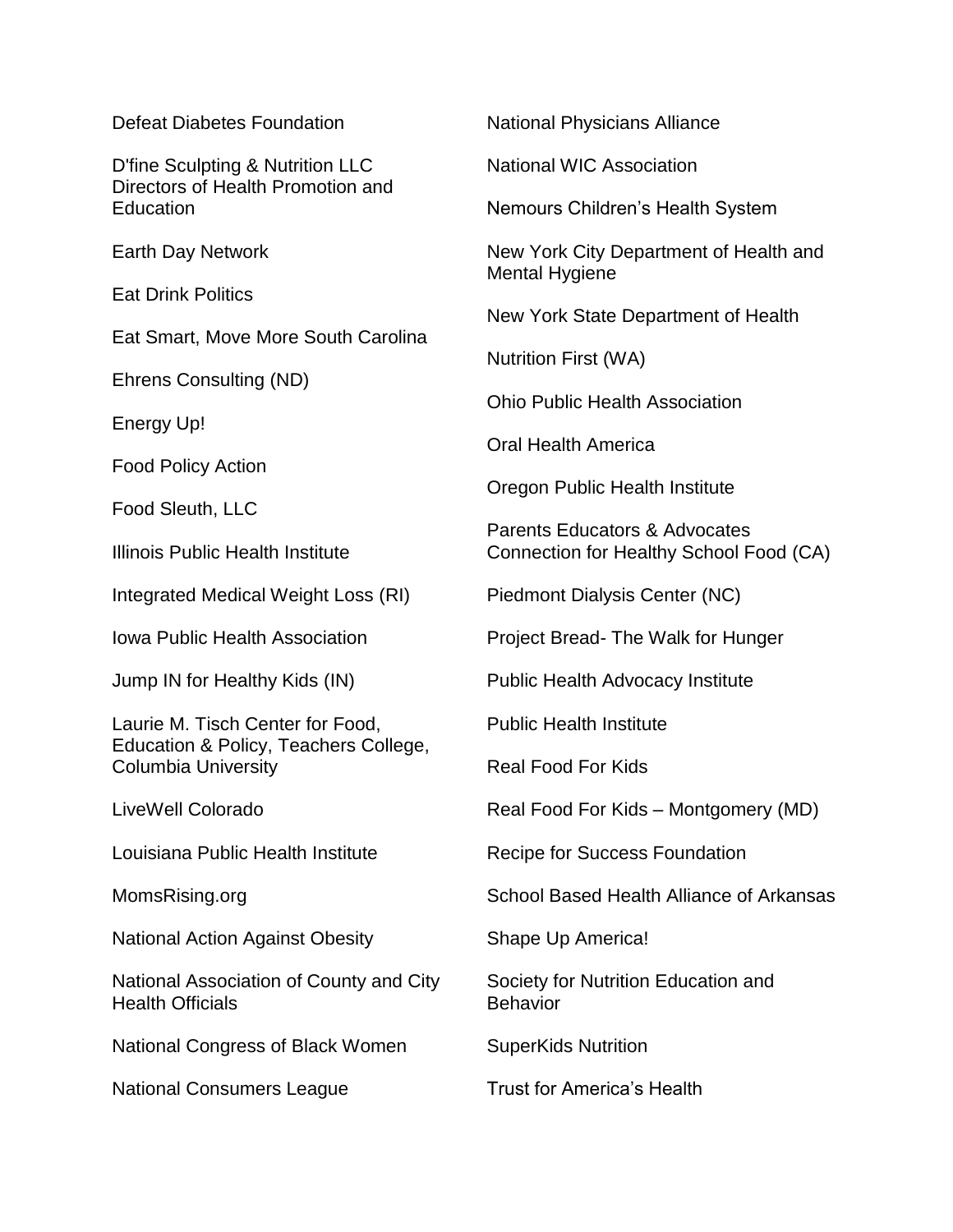University of Arkansas for Medical Sciences, Fay W. Boozman College of Public Health Voices for America's Children

Wake Forest Baptist Medical Center (NC) Young People's Healthy Heart Program (ND)

Youth Empowered Solutions (YES!)

David Baron, MSEd, DO, DFAPA Assistant Dean, International Relations, Keck School of Medicine Professor and Vice Chair, Department of **Psychiatry** Psychiatrist-in-Chief, Keck Medical Center Director, Global Center for Exercise, Psychiatry and Sports University of Southern California

Janet Bond Brill, PhD, RD, CSSD Nutrition/Health/Fitness Expert, Award-Winning Author, Consultant

David V.B. Britt Retired CEO, Sesame Workshop

Greta Bunin, PhD

Research Associate Professor, Pediatrics Children's Hospital of Philadelphia, Center for Childhood Cancer Research University of Pennsylvania School of Medicine, Department of Pediatrics

Carlos A. Camargo, Jr., MD, DrPH Professor of Medicine, Harvard Medical **School** Member, 2005 US Dietary Guidelines Advisory Committee

Sonja L. Connor, MS, RD, LD Research Associate Professor Endocrinology, Diabetes & Clinical **Nutrition** Oregon Health & Science University Isobel R. Contento, PhD Mary Swartz Rose Professor of Nutrition and Education, and Coordinator, Program in Nutrition Department of Health and Behavior **Studies** Teachers College, Columbia University

Mary Ann Dowdell, PhD, RD, CDN Undergraduate Dietetics Program Director State University of New York College at Oneonta

Kim M. Gans, PhD, MPH, LDN Professor, Department of Behavioral and Social Sciences Director, Institute for Community Health Promotion Brown University

Christopher Gardner, PhD Associate Professor of Medicine (Research) Stanford Prevention Research Center

Edward Giovannucci, MD, ScD Professor of Nutrition and Professor of Epidemiology, Harvard School of Public Health Associate Professor of Medicine Brigham and Women's Hospital Harvard Medical School

Frank B. Hu, MD, PhD Professor of Nutrition and Epidemiology Harvard School of Public Health Professor of Medicine Harvard Medical School

Marvin E. Goldberg, PhD Research Associate, University of Arizona Emeritus Bard Professor of Marketing Penn State University

Wahida Karmally, DrPH, RD, CDE, CLS, FNLA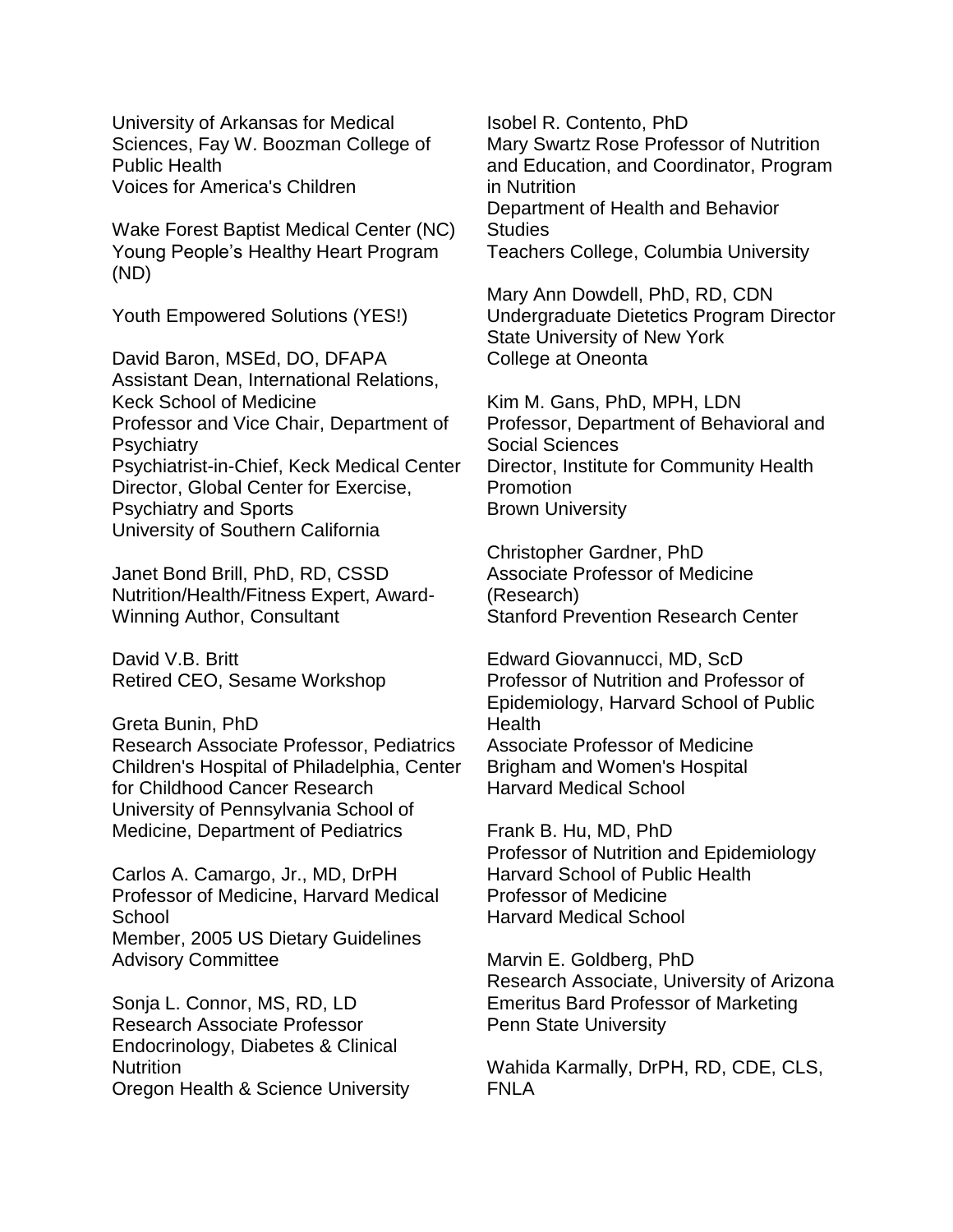Associate Research Scientist Lecturer in Dentistry Director of Nutrition Irving Institute for Clinical and Translational Research Columbia University

David F. Keely, MD Primary Care Medicine & Public Health Synergy

Pamela Koch, EdD, RD Executive Director, Center for Food & **Environment** Teachers College, Columbia University

Thomas E. Kottke, MD, MSPH Medical Director for Evidence-Based Health **HealthPartners** 

James Krieger, MD, MPH Clinical Professor of Medicine and Health **Services** University of Washington Robert Lustig, MD Professor of Pediatrics Division of Endocrinology University of California, San Francisco

A. Rees Midgley, MD Professor Emeritus Department of Pathology University of Michigan President, inDepthLearning

Nancy Milio, RN, PhD Professor Emeritus of Public Health University of North Carolina at Chapel Hill

Matthew O'Brien, MD, MSc Assistant Professor of Medicine and Public Health Temple University Center for Obesity Research and Education

Barry M. Popkin, PhD W. R. Kenan, Jr. Distinguished Professor School of Public Health University of North Carolina at Chapel Hill

John D. Potter, MD, PhD Member and Senior Advisor Division of Public Health Sciences Fred Hutchinson Cancer Research Center Professor of Epidemiology University of Washington

Jim Raczynski, PhD, FAHA Professor and Founding Dean Fay W. Boozman College of Public Health University of Arkansas for Medical **Sciences** 

Debra B. Reed, PhD, RD, LD Community Nutrition Research

Bill Reger-Nash, EdD Professor Emeritus School of Public Health West Virginia University Susan B. Roberts, PhD Professor of Nutrition Professor of Psychiatry Tufts University

Frank M. Sacks, MD Professor of Cardiovascular Disease **Prevention** Nutrition Department, Harvard School of Public Health Professor of Medicine, Channing Division of Network Medicine, Harvard Medical School, and Brigham & Women's Hospital

Mary Segal, PhD Research Scientist Center for Obesity Research and **Education** Temple University School of Medicine